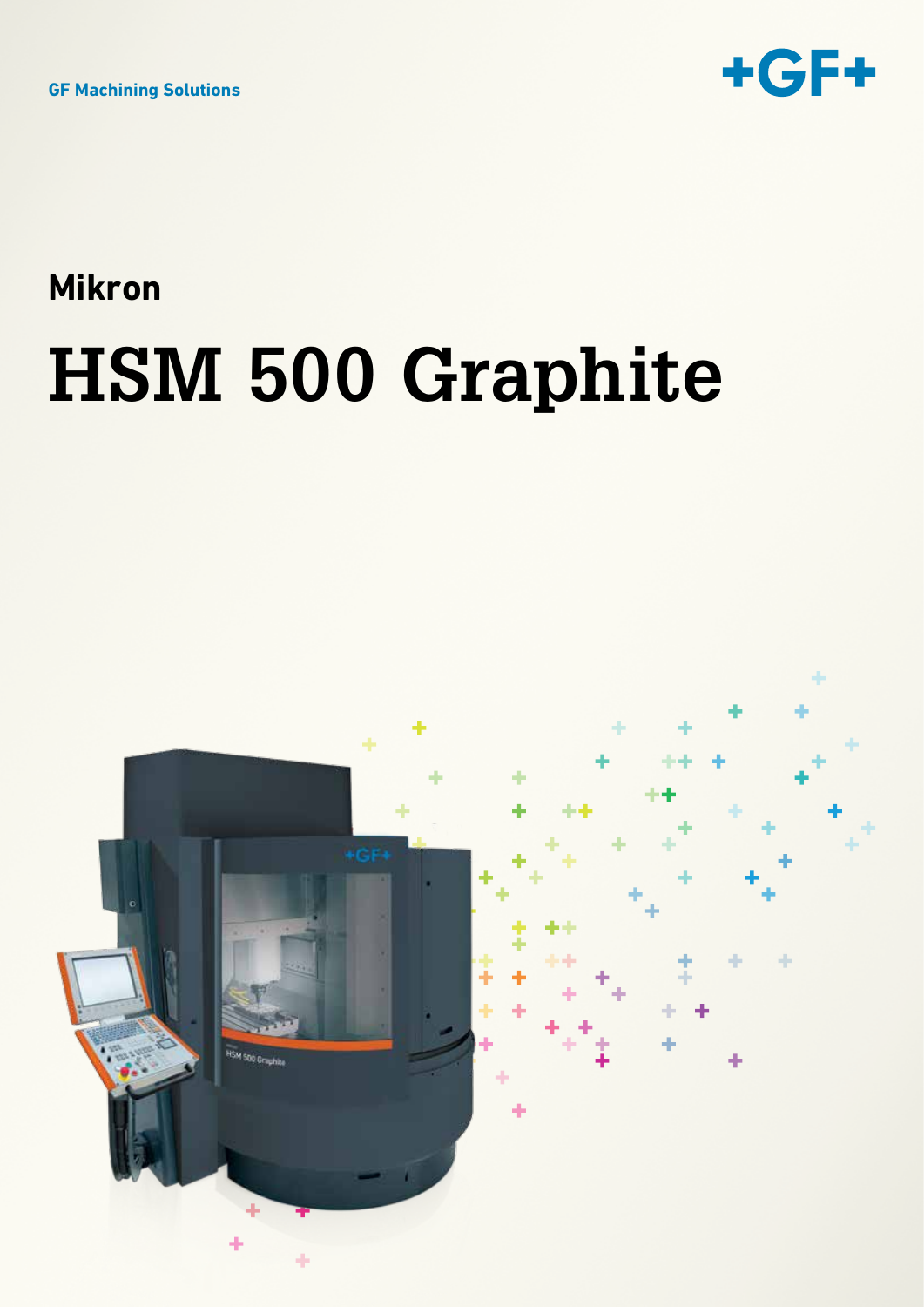# **Fast track that leaves no trace**

Graphite machining has never been so attractive—and challenging. While graphite electrodes boost die-sinking electrical discharge machining's (EDM's) productivity and reduces costs, the graphite-based glass mold market is quickly growing, with new requirements in terms of surface finish, precision and machining speed.

The HSM 500 Graphite provides the ideal answer to these challenges. It combines the well-established HSM 500 that set a benchmark in terms of speed and surface finish with a dedicated high-precision Step-Tec Spindle. Additional benefits are its improved dust exhaust unit in a black enclosure and integration of the System 3R WPT1+.

The fast-track machine has been transformed into the perfect graphite solution that leaves no trace on your parts or in your workshop.



| 200% | more profit due to<br>• fastest machining on the market, cutting your costs per part by half                                                                     |
|------|------------------------------------------------------------------------------------------------------------------------------------------------------------------|
| 100% | perfectly finished parts due to<br>· genuine HSM Milling technology and components allowing 100 percent of<br>performance to be transferred to your parts        |
| 24/7 | reliable automated process due to<br>• efficient dust evacuation, even with pallet and tooling automation<br>. high precision and contamination free for spindle |
| 2x   | more process capabilities allowing<br>• from Graphite manufacturing up to hard metal milling<br>• combining GF EDM and Milling Solutions, through S3R Automation |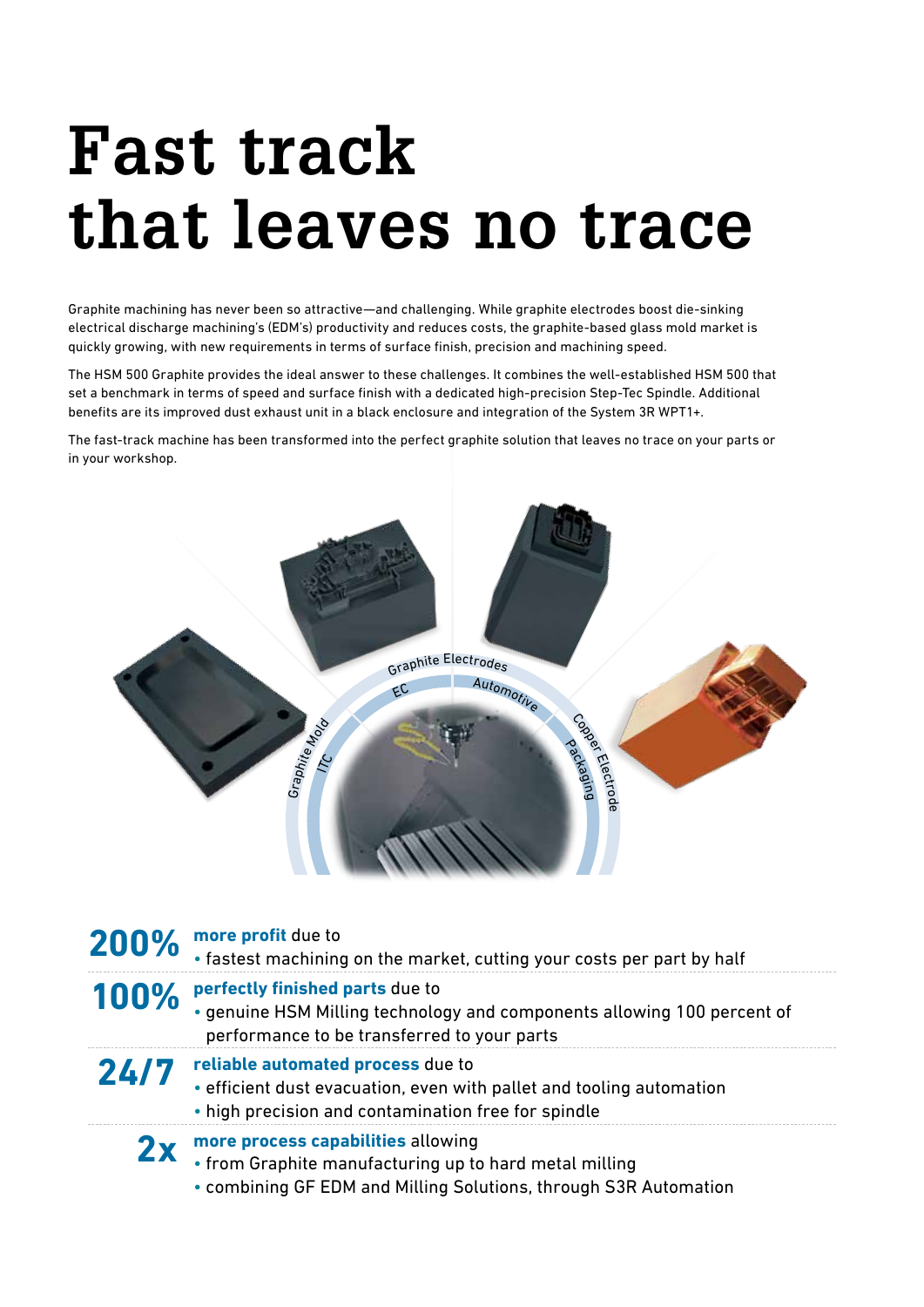

#### **System 3R tooling and automation**

Make more of your potential! With System 3R best-in-class automation, tooling, work-holding and work-handling systems and software.

Flexible automation systems that can be added to and expanded to grow with your changing manufacturing needs and requirements. We can serve one or two machines in a production cell.

Our Cost-effective solutions that ensures high productivity and deliver a more than favorable return on investment (ROI).

One, two or three magazine capability gives exceptionally flexible capacity.

Large doors facilitate loading of workpieces and tools into the magazines.

Minimal floor space requirements.



#### **Customer Services**

Increase your productivity, optimize your costs and time

Graphite's extraordinary characteristics make it the perfect material for electrodes and Glass Molds. Graphite is largely used for electrical discharge machining (EDM) in production and other applications fields like mold making, general engineering and micro machining. It offers many advantages, including low wear, easy machining and thermostability to provide very high cost-effectiveness.

GF Machining Solutions offers various grades of graphite with a wide range of performance characteristics. Each grade can be dedicated to a specific range of applications.



### **Agie Charmilles EDM solution**

With the Form 2000 VHP you achieve high performance, extend the scope of your parts production operation, take on new applications, and enjoy vast Automation capability. Boost your application potential with this solution's best accuracy on micro parts, fast machining of ribs and surfaces, and easy production of big and heavy parts.

Die-sinking iGap feature varies spark power between front and side of electrodes, leading to an outstanding material removal amount. Pushing ahead your productivity.

#### **Mikron HSM 500 Graphite**

| Workarea                       |         |          |              |  |
|--------------------------------|---------|----------|--------------|--|
| Longitudinal                   | X       | mm       | 500          |  |
| Lateral                        | Ÿ       | mm       | 450          |  |
| Vertical                       | Z       | mm       | 350          |  |
| Working spindle (40% ED, S6)   |         |          |              |  |
| 42,000 rpm                     | HSK-E40 | kW / Nm  | 13.0/4.2     |  |
| <b>Feed rate</b>               |         |          |              |  |
| Rapid traverse                 | (X, Y)  | m / min  | 20/42        |  |
| Rapid traverse                 | (Z)     | m / min  | 20/42        |  |
| Work table                     |         |          |              |  |
| <b>Clamping surface</b>        |         | mm       | 550x450      |  |
| Max table load                 | kg      | 200      |              |  |
| <b>Tool magazine</b>           |         |          |              |  |
| HSK-E40                        |         | Capacity | 36           |  |
| <b>Dust extraction (Amano)</b> |         |          |              |  |
| Weight                         |         | kg       | 300          |  |
| Power                          |         | kW       | 3.7          |  |
| <b>Suction</b>                 |         | Pa       | $980 - 2940$ |  |
| Largest gas receive amount     | $m^3/h$ | 3600     |              |  |